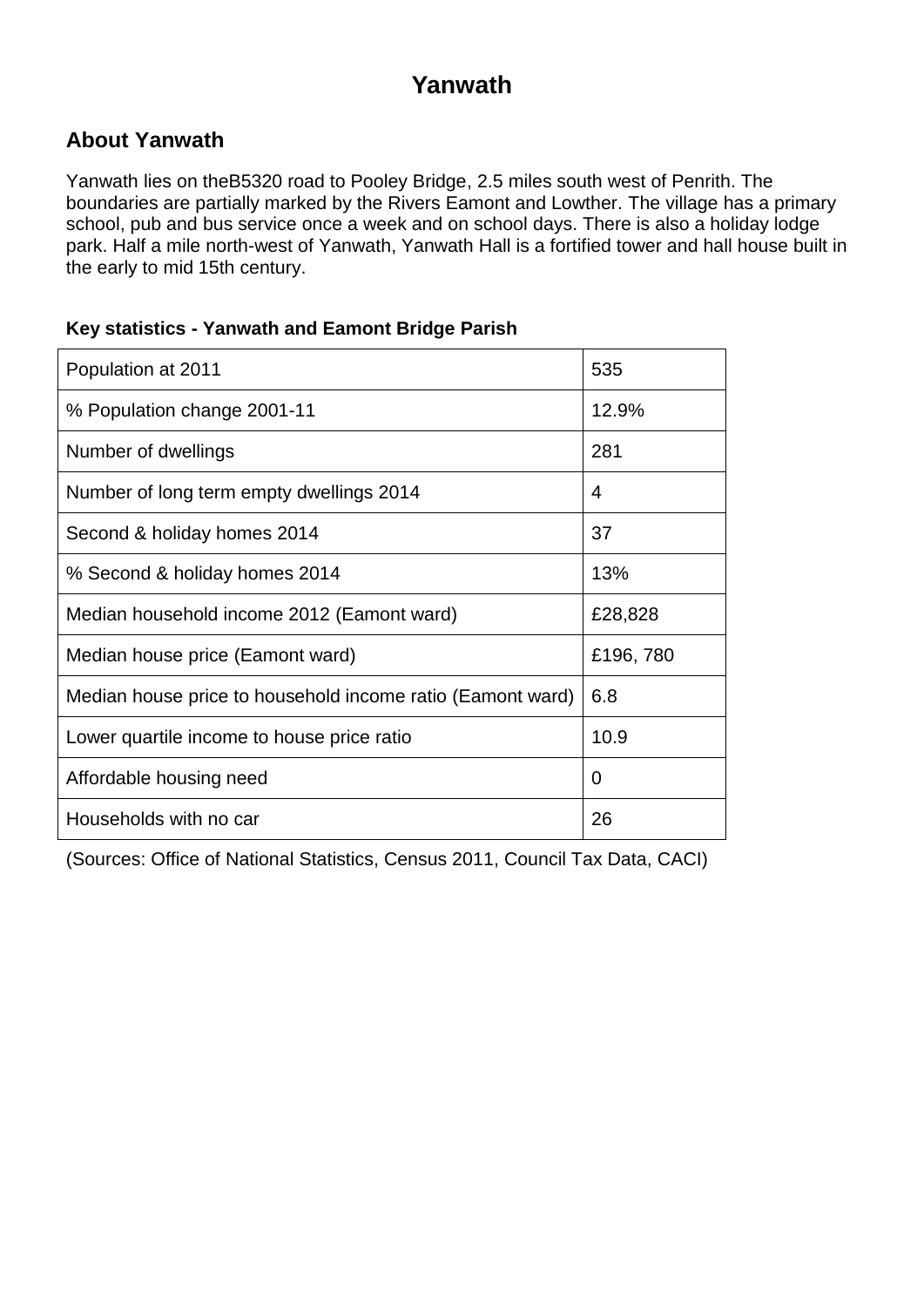#### **Map showing sites in Yanwath**

Blue boundary -Preferred sites proposed for allocation

Red boundary- Sites assessed and not proposed for allocation



**LYA1 - Land adjacent depot, Yanwath**

This has been removed from consideration as the land owners have expressed that they do not wish the site to be developed.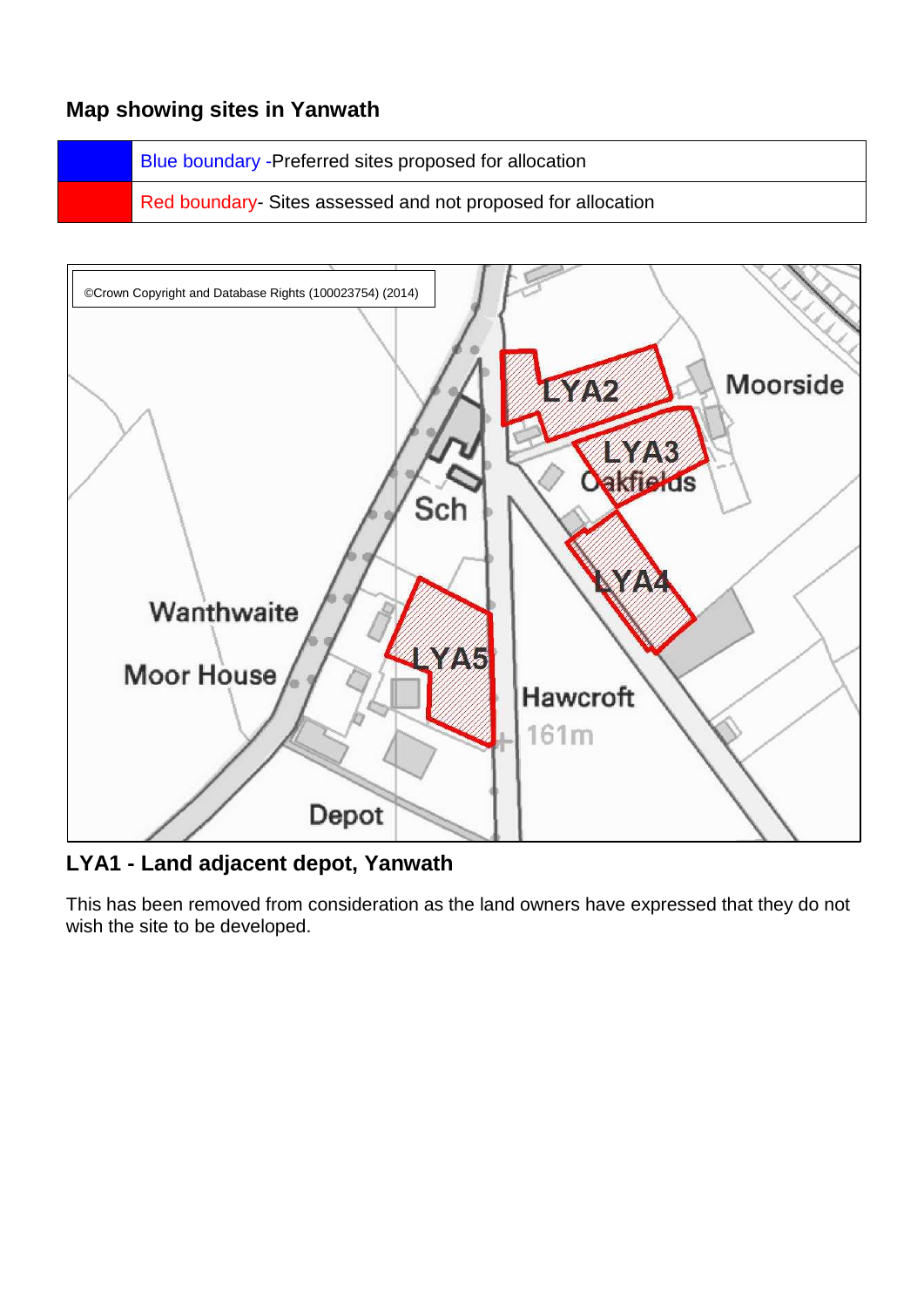# **LYA2 - Land Northwest of Oakfields, Yanwath**



| LYA2 - Land Northwest of Oakfields, Yanwath |                                                                                                                                                                                                                                                                                                                                                                                                                                                                                                                                                                                             |
|---------------------------------------------|---------------------------------------------------------------------------------------------------------------------------------------------------------------------------------------------------------------------------------------------------------------------------------------------------------------------------------------------------------------------------------------------------------------------------------------------------------------------------------------------------------------------------------------------------------------------------------------------|
| Is this site proposed for<br>development?   | <b>No</b>                                                                                                                                                                                                                                                                                                                                                                                                                                                                                                                                                                                   |
| <b>Size</b>                                 | 0.40 hectares                                                                                                                                                                                                                                                                                                                                                                                                                                                                                                                                                                               |
| <b>Potential Number of Houses</b>           | 12                                                                                                                                                                                                                                                                                                                                                                                                                                                                                                                                                                                          |
| Brownfield?                                 | <b>No</b>                                                                                                                                                                                                                                                                                                                                                                                                                                                                                                                                                                                   |
| Description                                 | This is a greenfield site. It is slightly undulating but not to an<br>extent to cause any topographical constraints, and there is<br>level access from the road. The site is at a lower level than the<br>private access lane leading to Moorside houses. There is an<br>existing access which serves the field opposite the school /<br>recycling centre. There are hedgerows around the boundaries<br>of the field, and two mature hedgerow trees, one located on<br>the southern boundary and one on the western boundary. The<br>western boundary tree is displaying significant decay. |
|                                             | Neighbouring uses are agricultural fields with sporadic<br>residential properties. Yanwath has two settlement areas, the<br>first located around the public house and the second around<br>the school with a large area of housing located to the south of<br>the school area. The site is located at the edge of the second<br>area within the open countryside.                                                                                                                                                                                                                           |
| Is the site suitable?                       | Currently unknown.                                                                                                                                                                                                                                                                                                                                                                                                                                                                                                                                                                          |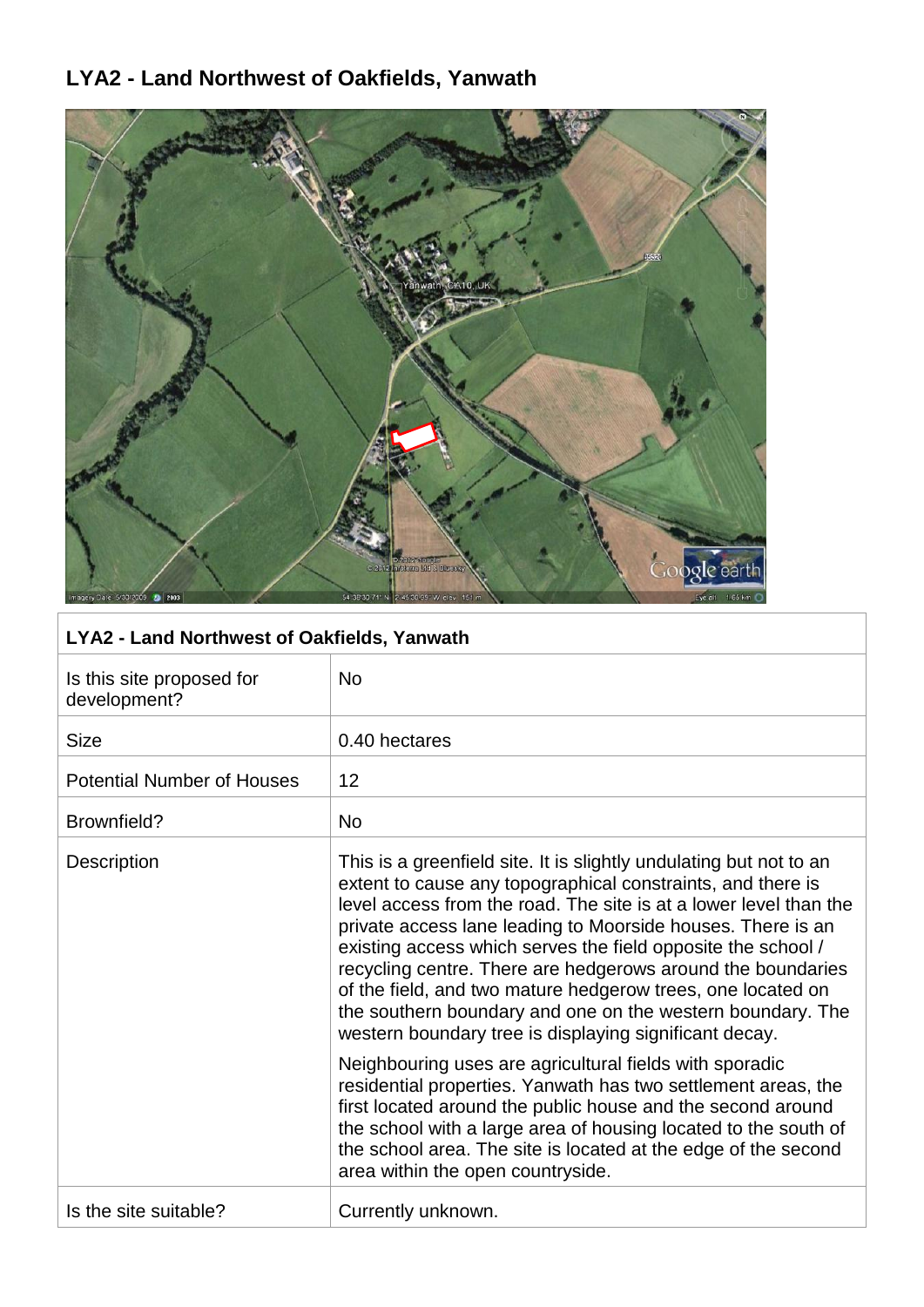| <b>LYA2 - Land Northwest of Oakfields, Yanwath</b> |                                                                                                                                                                                                                                                                                                                                                                                                                                                          |
|----------------------------------------------------|----------------------------------------------------------------------------------------------------------------------------------------------------------------------------------------------------------------------------------------------------------------------------------------------------------------------------------------------------------------------------------------------------------------------------------------------------------|
| Is the site available?                             | The site appears to be utilised for grazing and therefore any<br>agricultural tenancies would need to be terminated to allow the<br>site to become available.                                                                                                                                                                                                                                                                                            |
| Is the site achievable?                            | Currently unknown.                                                                                                                                                                                                                                                                                                                                                                                                                                       |
| When will the site be<br>developed?                | The site is currently not proposed for development. No live /<br>extant residential applications on the site.                                                                                                                                                                                                                                                                                                                                            |
| <b>Issues/Constraints</b>                          | <b>Positive considerations</b><br>No topographical constraints.<br>Site not within flood zones 2 or 3.<br>Served by current acceptable access.<br>No Scheduled Ancient Monuments within 250m of site.<br>No impact on settings of nearest listed buildings.<br>No environmental designations within 250m of site.<br><b>Issues to consider</b><br>Greenfield site.<br>Located within open countryside.<br>Potential for road, rail and pollution issues. |
| Public consultation response                       | The site has not been previously subject to consultation.                                                                                                                                                                                                                                                                                                                                                                                                |
| Source/Reason it is proposed                       | It is understood that there is an intention of the owner /<br>developer to bring the site forward.                                                                                                                                                                                                                                                                                                                                                       |

The site has a score of 70% with the higher the score the more preferable the site subject to overcoming issues raised.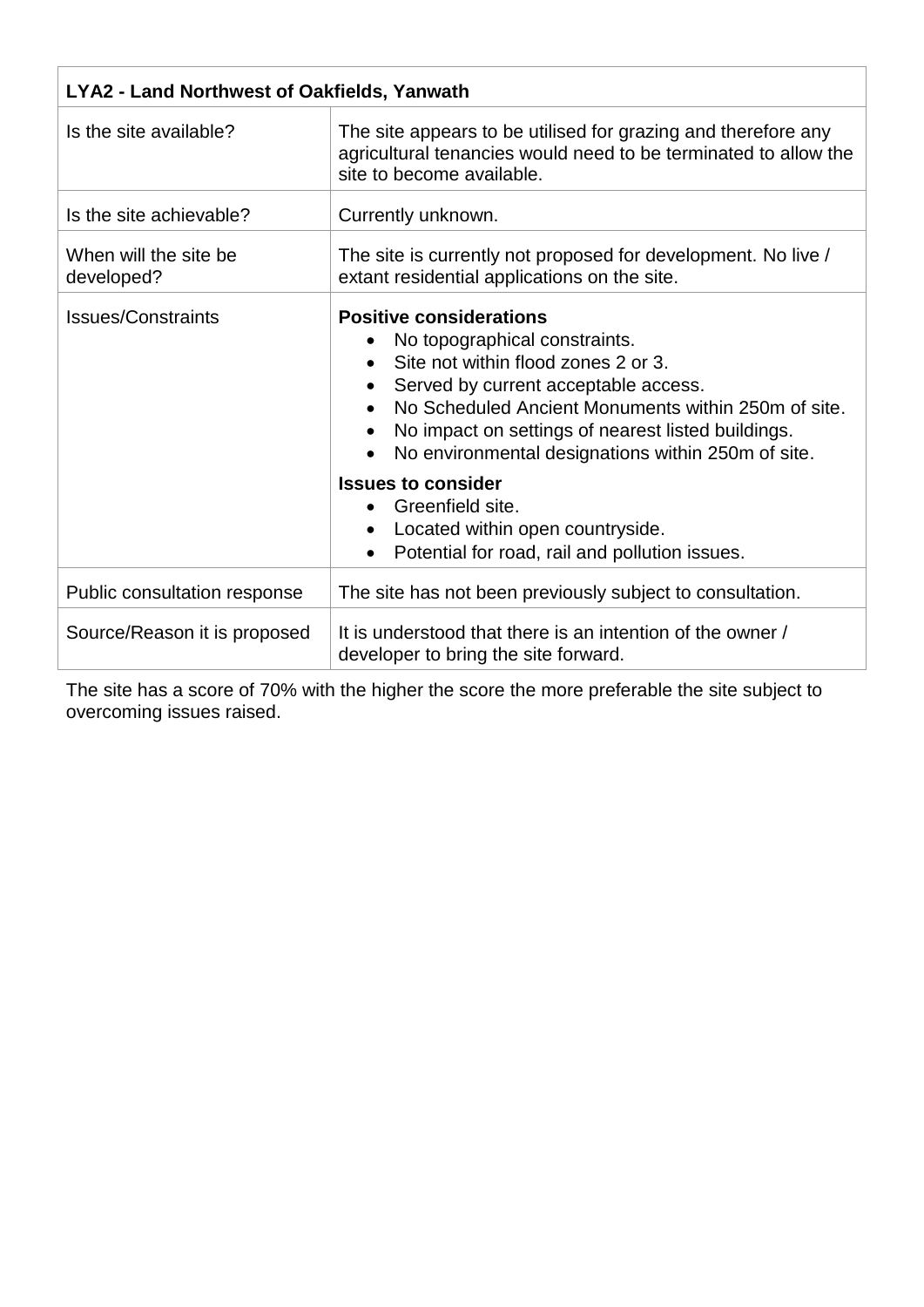# **LYA3 - Land West of Oakfields, Yanwath**



### **LYA3 - Land West of Oakfields, Yanwath**

| Is this site proposed for<br>development? | <b>No</b>                                                                                                                                                                                                                                                                                                                                                                                                                                                                                                                                                                                                                                                                                                                                                                                                                                                                                                                                           |
|-------------------------------------------|-----------------------------------------------------------------------------------------------------------------------------------------------------------------------------------------------------------------------------------------------------------------------------------------------------------------------------------------------------------------------------------------------------------------------------------------------------------------------------------------------------------------------------------------------------------------------------------------------------------------------------------------------------------------------------------------------------------------------------------------------------------------------------------------------------------------------------------------------------------------------------------------------------------------------------------------------------|
| <b>Size</b>                               | 0.31 hectares                                                                                                                                                                                                                                                                                                                                                                                                                                                                                                                                                                                                                                                                                                                                                                                                                                                                                                                                       |
| <b>Potential Number of Houses</b>         | 9                                                                                                                                                                                                                                                                                                                                                                                                                                                                                                                                                                                                                                                                                                                                                                                                                                                                                                                                                   |
| Brownfield?                               | <b>No</b>                                                                                                                                                                                                                                                                                                                                                                                                                                                                                                                                                                                                                                                                                                                                                                                                                                                                                                                                           |
| <b>Description</b>                        | The site is a greenfield site. It is slightly undulating and slopes<br>from east and west towards the centre. There is an existing<br>level access which serves the field, which would need to be<br>widened; however there is potential along the frontage. There<br>are hedgerows around the boundaries of the field, but no trees<br>on site. Neighbouring uses are agricultural fields with sporadic<br>residential properties. Yanwath has two settlement areas, the<br>first located around the public house and the second around<br>the school with a large area of housing located to the south of<br>the school group. The site is located at the edge of the second<br>group within the open countryside. The properties of Moorside<br>face the site and have their primary windows looking onto the<br>site. Any development would have to respect the required<br>distances to maintain privacy towards these existing<br>properties. |
| Is the site suitable?                     | Currently unknown.                                                                                                                                                                                                                                                                                                                                                                                                                                                                                                                                                                                                                                                                                                                                                                                                                                                                                                                                  |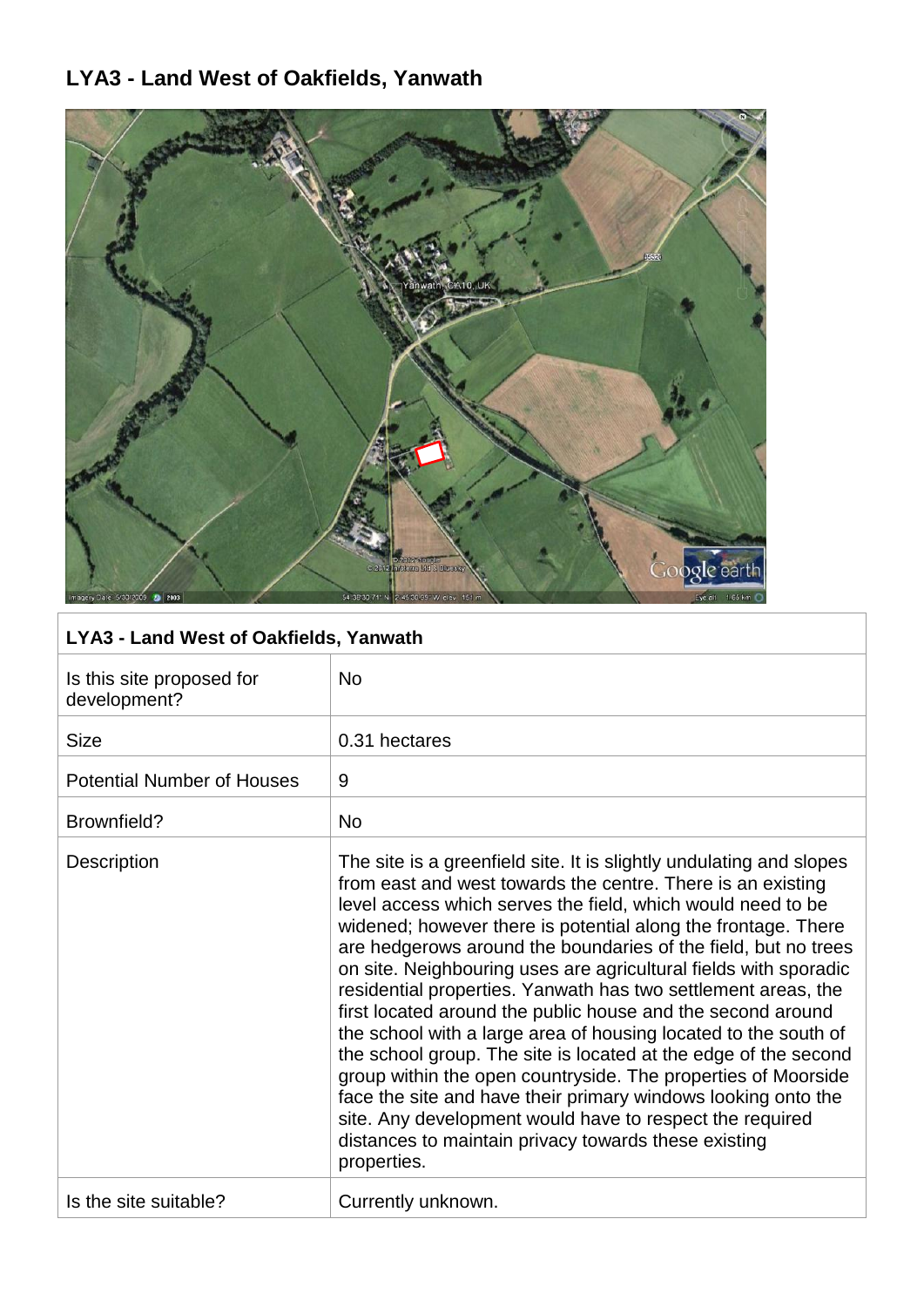| <b>LYA3 - Land West of Oakfields, Yanwath</b> |                                                                                                                                                                                                                                                                           |
|-----------------------------------------------|---------------------------------------------------------------------------------------------------------------------------------------------------------------------------------------------------------------------------------------------------------------------------|
| Is the site available?                        | The site appears to be utilised for grazing and therefore any<br>agricultural tenancies would need to be terminated to allow the<br>site to become available.                                                                                                             |
| Is the site achievable?                       | Currently unknown.                                                                                                                                                                                                                                                        |
| When will the site be<br>developed?           | No live / extant residential applications on the site.                                                                                                                                                                                                                    |
| <b>Issues/Constraints</b>                     | <b>Positive considerations</b><br>No topographical constraints.<br>Site not within flood zones 2 or 3.<br>No Scheduled Ancient Monuments within 250m of site.<br>No impact on settings of nearest listed buildings.<br>No environmental designations within 250m of site. |
|                                               | <b>Issues to consider</b><br>Within open countryside.<br>Potential for road, rail pollution issues.<br>$\bullet$<br>Access improvements required.                                                                                                                         |
| Public consultation response                  | The site has not been previously subject to consultation.                                                                                                                                                                                                                 |
| Source/Reason it is proposed                  | It is understood that there is an intention of the owner /<br>developer to bring the site forward.                                                                                                                                                                        |

The site has a score of 70% with the higher the score the more preferable the site subject to overcoming issues raised.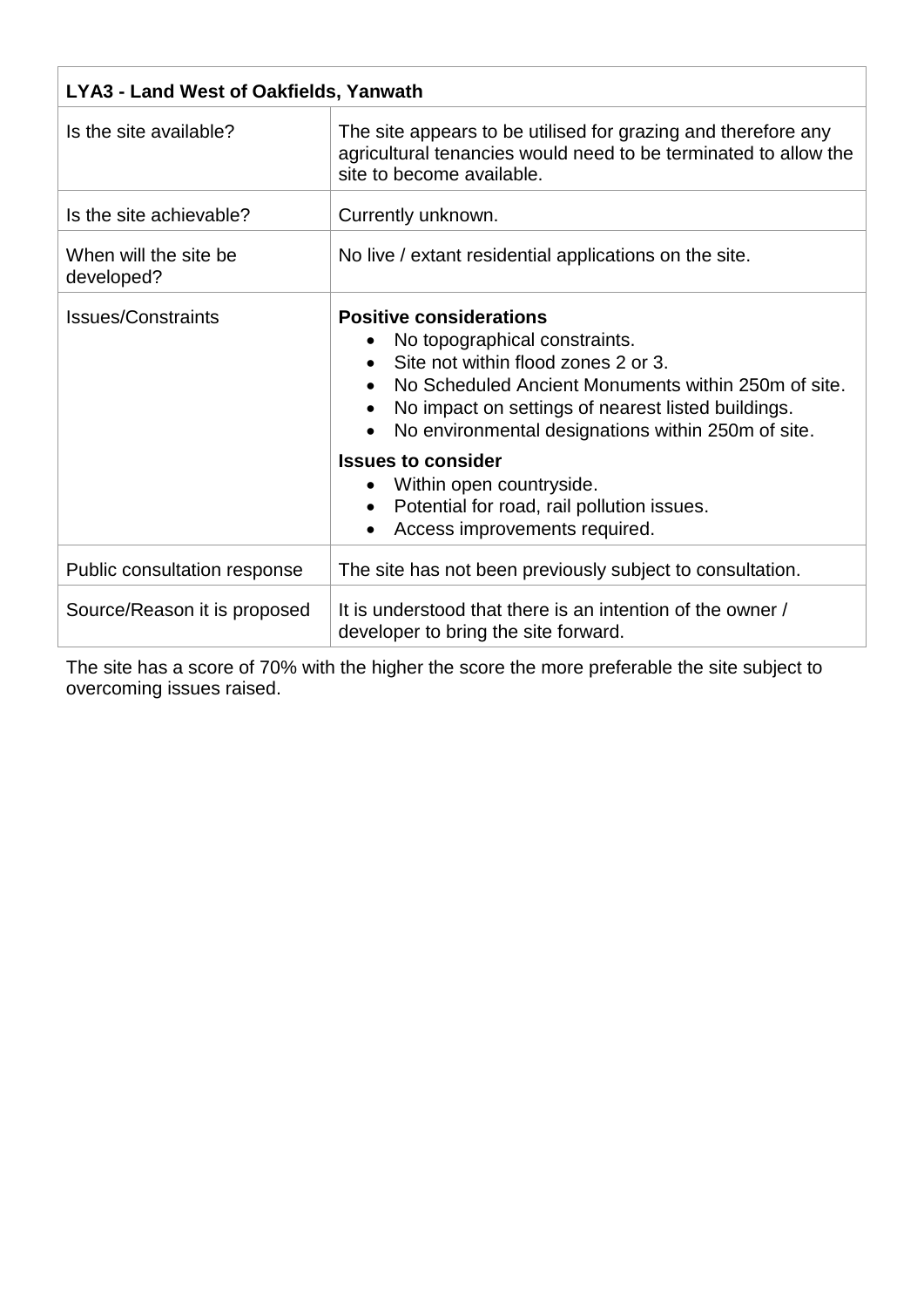### **LYA4 - Land South of Oakfields, Yanwath**



### **LYA4 - Land South of Oakfields, Yanwath**

| Is this site proposed for<br>development? | <b>No</b>                                                                                                                                                                                                                                                                                                                                                                                                                                      |
|-------------------------------------------|------------------------------------------------------------------------------------------------------------------------------------------------------------------------------------------------------------------------------------------------------------------------------------------------------------------------------------------------------------------------------------------------------------------------------------------------|
| <b>Size</b>                               | 0.33 hectares                                                                                                                                                                                                                                                                                                                                                                                                                                  |
| <b>Potential Number of Houses</b>         | 10                                                                                                                                                                                                                                                                                                                                                                                                                                             |
| Brownfield?                               | <b>No</b>                                                                                                                                                                                                                                                                                                                                                                                                                                      |
| Description                               | This is a greenfield site. It is level with no topographical<br>constraints. There is an existing access through Oaklands with<br>no direct access onto the lane. Although due to the straight<br>lane there is potential to create a direct access to the lane with<br>suitable visibility splays. There are a number of trees on the<br>adjacent site which would need to be considered during any<br>application to ensure their retention. |
|                                           | Neighbouring uses are agricultural fields with sporadic<br>residential properties. Yanwath has two settlement areas, the<br>first located around the public house and the second around<br>the school with a large area of housing located to the south of<br>the school group. The site is located at the edge of the second<br>group within the open countryside.                                                                            |
| Is the site suitable?                     | Currently unknown.                                                                                                                                                                                                                                                                                                                                                                                                                             |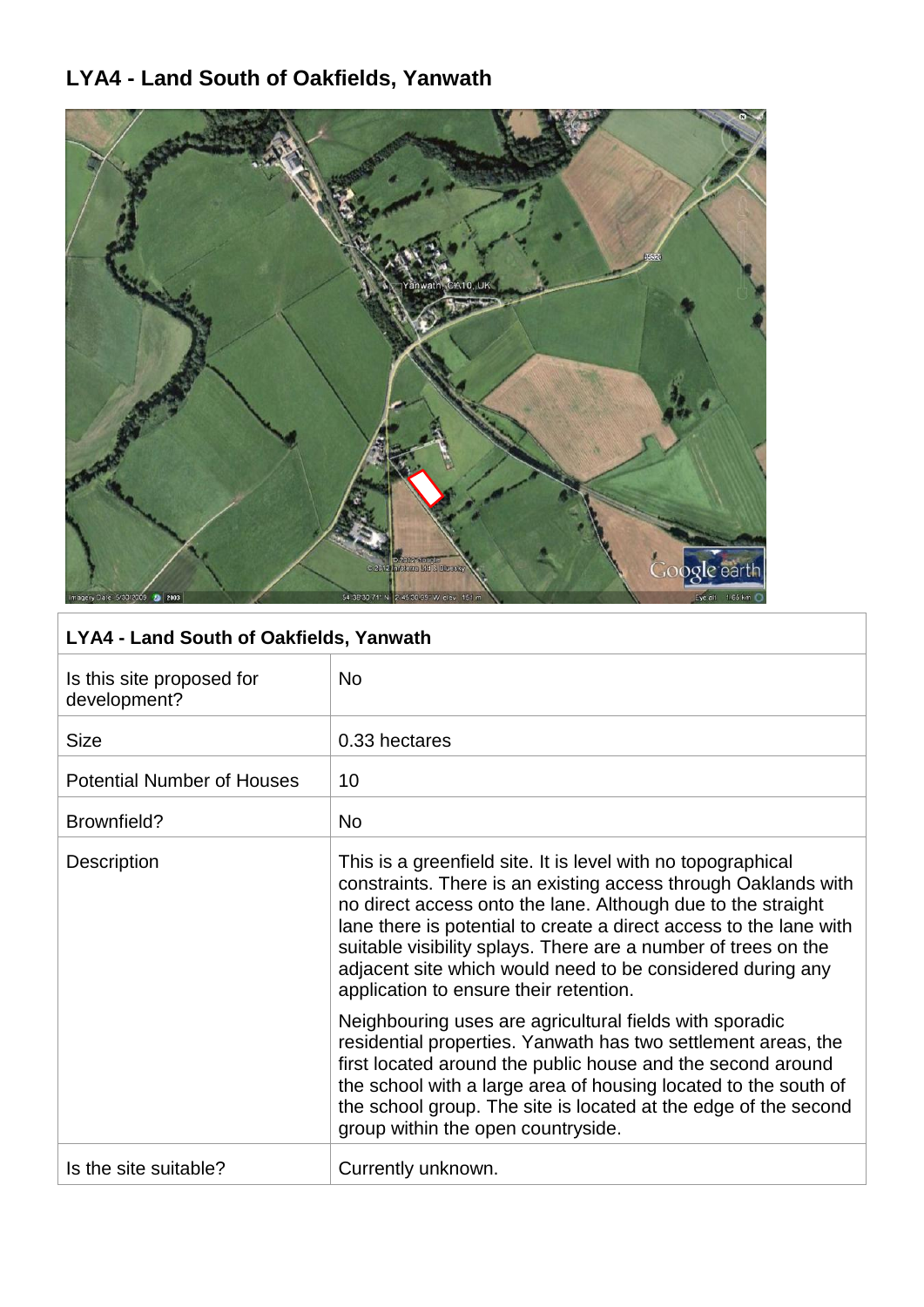| <b>LYA4 - Land South of Oakfields, Yanwath</b> |                                                                                                                                                                                                                                                                           |
|------------------------------------------------|---------------------------------------------------------------------------------------------------------------------------------------------------------------------------------------------------------------------------------------------------------------------------|
| Is the site available?                         | It is understood that there is an intention of the owner /<br>developer to bring the site forward. The site appears to be<br>utilised for grazing and therefore any agricultural tenancies<br>would need to be terminated to allow the site to become<br>available.       |
| Is the site achievable?                        | Currently unknown.                                                                                                                                                                                                                                                        |
| When will the site be<br>developed?            | The site is not currently proposed for allocation. No live /<br>extant residential applications on the site.                                                                                                                                                              |
| <b>Issues/Constraints</b>                      | <b>Positive considerations</b><br>No topographical constraints.<br>Site not within flood zones 2 or 3.<br>No Scheduled Ancient Monuments within 250m of site.<br>No impact on settings of nearest listed buildings.<br>No environmental designations within 250m of site. |
|                                                | <b>Issues to consider</b><br>Within open countryside.<br>Access improvements required.<br>Significant trees on adjacent site.                                                                                                                                             |
| Public consultation response                   | The site has not been previously subject to consultation.                                                                                                                                                                                                                 |
| Source/Reason it is proposed                   | The site was put forward for assessment.                                                                                                                                                                                                                                  |

The site has a score of 64% with the higher the score the more preferable the site subject to overcoming issues raised.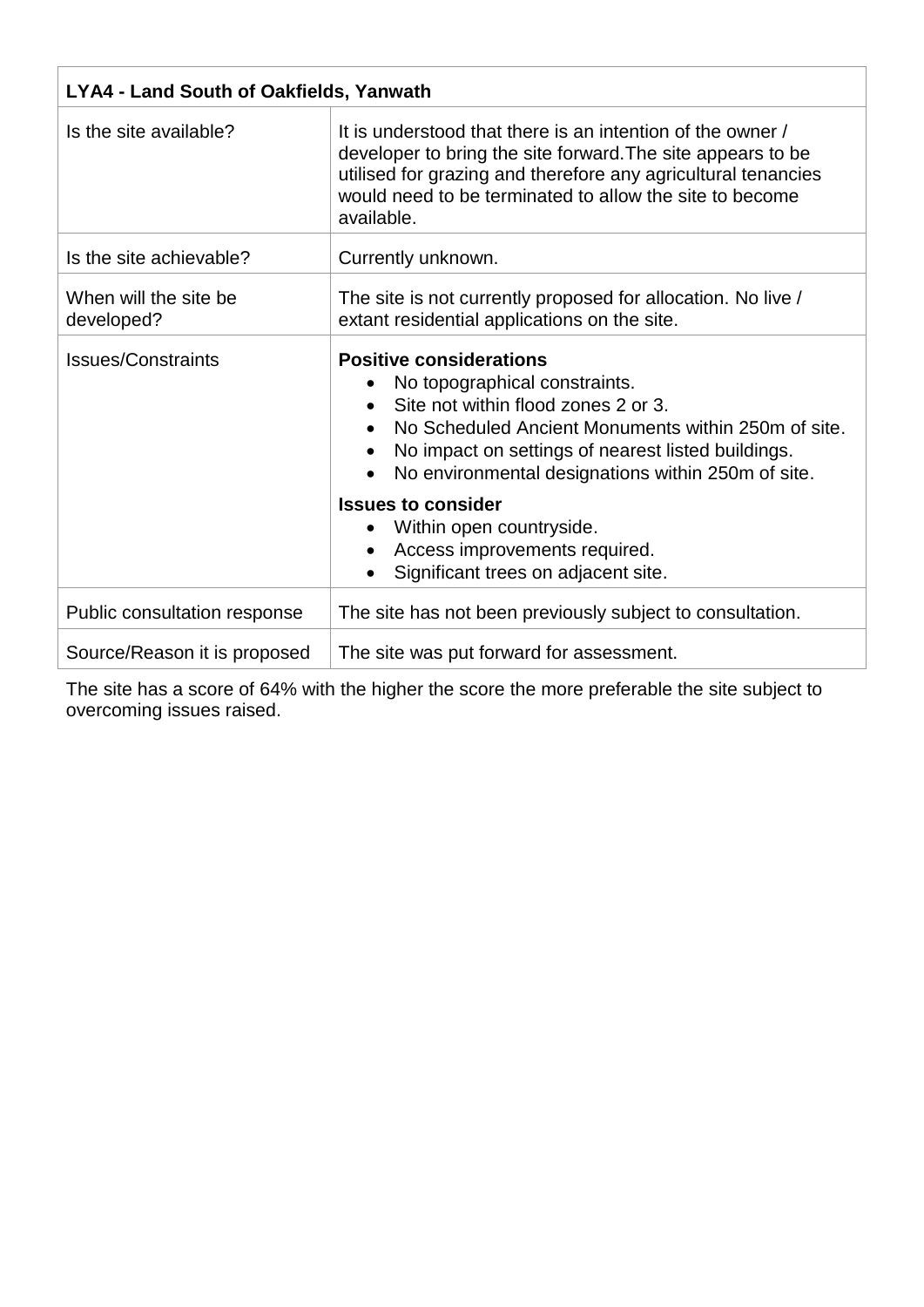# **LYA5 - Land adjacent School, Yanwath**



| LYA5 - Land adjacent School, Yanwath      |                                                                                                                                                                                                                                                                                                                                                                      |
|-------------------------------------------|----------------------------------------------------------------------------------------------------------------------------------------------------------------------------------------------------------------------------------------------------------------------------------------------------------------------------------------------------------------------|
| Is this site proposed for<br>development? | <b>No</b>                                                                                                                                                                                                                                                                                                                                                            |
| <b>Size</b>                               | 0.45 hectares                                                                                                                                                                                                                                                                                                                                                        |
| <b>Potential Number of Houses</b>         | 14                                                                                                                                                                                                                                                                                                                                                                   |
| Brownfield?                               | <b>No</b>                                                                                                                                                                                                                                                                                                                                                            |
| <b>Description</b>                        | The site is a greenfield site. It is a level site with no<br>topographical constraints. There is an existing field access<br>located adjacent to the sign for the school. There is a<br>hedgerow on the boundary adjacent the road. Neighbouring<br>uses are agricultural fields with sporadic residential properties.                                               |
|                                           | Yanwath has two settlement areas, the first located around the<br>public house and the second around the school with a large<br>area of housing located to the south of the school group. The<br>site is located adjacent to the school playing field. This land is<br>the only potential land available for school expansion if this<br>was required in the future. |
| Is the site suitable?                     | Currently unknown.                                                                                                                                                                                                                                                                                                                                                   |